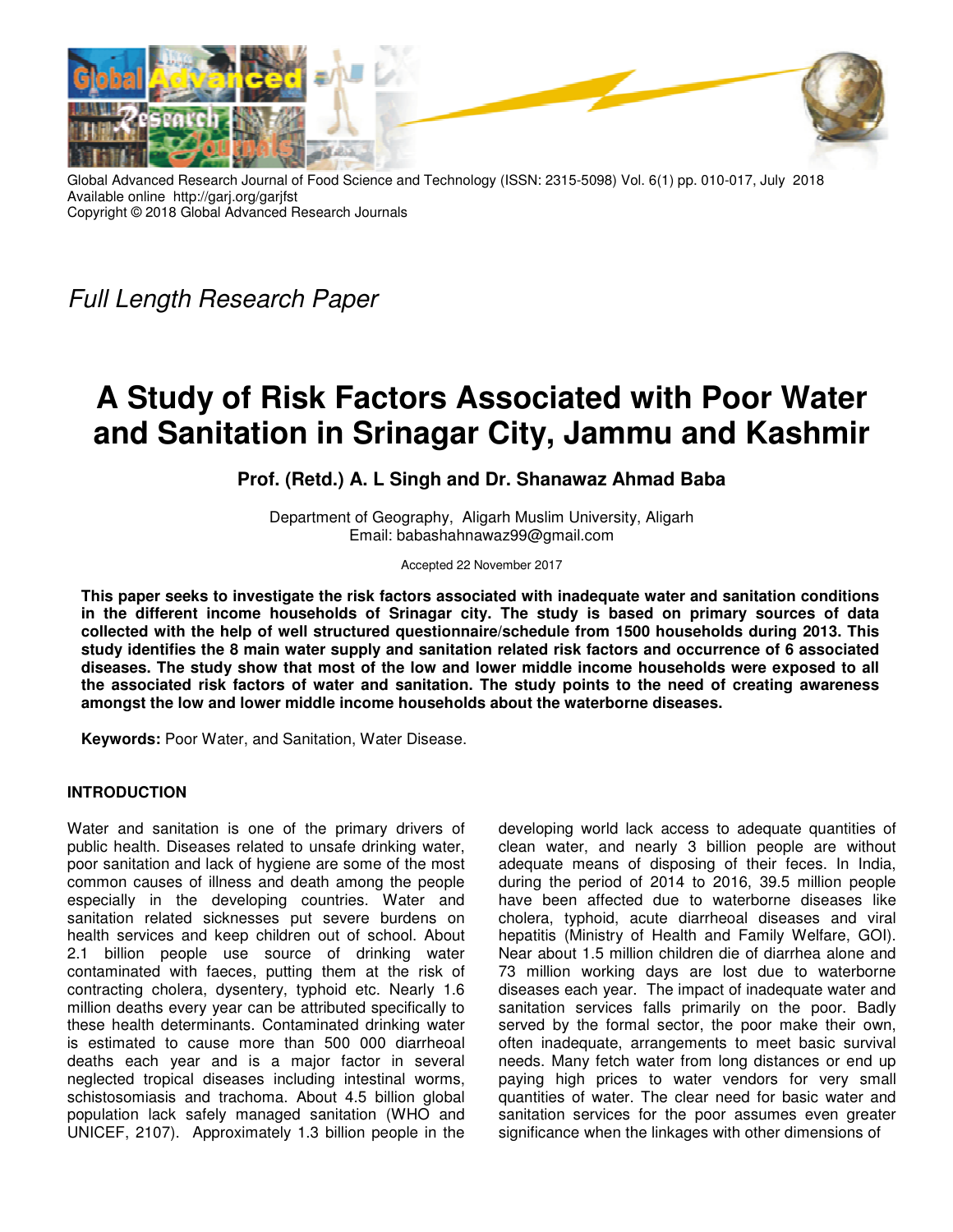**Table 1.** Design for survey adopted for the selection of the sample from the different neighbourhood environmental conditions in Srinagar city

| $\overline{\mathsf{s}}$ .<br><b>No</b> | Neighbourhood                                                    | Ward<br><b>Number</b>      | <b>Total</b><br>wards     | <b>Selected</b><br>wards<br>(50% of the<br>total wards) | Total No. of<br>Hhs in the<br>selected<br>wards | Household<br>proportion<br>(% | Selection of<br>Sample 2<br>percent of<br>total Hhs |
|----------------------------------------|------------------------------------------------------------------|----------------------------|---------------------------|---------------------------------------------------------|-------------------------------------------------|-------------------------------|-----------------------------------------------------|
| $\mathbf{1}$                           | Low income with high<br>density<br>(LI/HD)                       | 9,10,18,23,<br>24.28       | 6                         | 3<br>(9, 18, 23)                                        | 15,075                                          | 22.0                          | 304                                                 |
| $\overline{2}$                         | Low income with very<br>low density<br>(LI/VLD)                  | 1,3                        | $\overline{c}$            | 1.<br>(3)                                               | 5,665                                           | 8.30                          | 128                                                 |
| 3                                      | Lower middle income<br>with high density<br>(LMI/HD)             | 2,4,5,7,8                  | $\overline{5}$            | $\overline{2}$<br>(5,7)                                 | 10,955                                          | 16.05                         | 245                                                 |
| 4                                      | Lower middle income<br>with low density<br>(LMI/LD)              | 13,34                      | $\overline{2}$            | $\mathbf{1}$<br>(34)                                    | 4,656                                           | 6.82                          | 105                                                 |
| 5                                      | <b>Upper middle income</b><br>with medium density<br>(UMI/MD)    | 6,11,12,20,<br>21,22,29,31 | 8                         | $\overline{4}$<br>(12, 20, 22, 29)                      | 16,278                                          | 23.83                         | 363                                                 |
| 6                                      | Upper middle income<br>with low density<br>(UMI/LD)              | 19,25,26                   | 3                         | 1.<br>(19)                                              | 3,548                                           | 5.19                          | 81                                                  |
| $\overline{7}$                         | <b>Upper middle income</b><br>with very low density<br>(UMI/VLD) | 27                         | $\mathbf{1}$              | $\blacksquare$<br>(27)                                  | 3600                                            | 5.27                          | 82                                                  |
| 8                                      | High income with low<br>density<br>(HI/LD)                       | 30,32,33                   | 3                         | 1.<br>(33)                                              | 2,967                                           | 4.35                          | 68                                                  |
| 9                                      | High income with very<br>low density<br>(HI/VLD)                 | 14, 15, 16, 17             | $\overline{4}$            | $\overline{2}$<br>(14, 15)                              | 5,523                                           | 8.09                          | 124                                                 |
|                                        | <b>Total Wards</b>                                               |                            | 34<br>$M = Medium/middle$ | 16                                                      | 68,267                                          | 100.00                        | 1,500                                               |

D= density H= high/higher

U=upper Hhs = Households

Source: (i) Srinagar Municipal Corporation, Srinagar 2011

(ii) IRS-ID LISS III + PAN Imagery of Srinagar city 2008

(iii) Based on Field Survey, 2012-13

poverty are considered. Human waste poses a tremendous social cost through pollution of rivers and groundwater.

Water and sanitation remains one of the biggest challenges in Srinagar city with the unprecedented urbanization, population growth and spatial expansion of the city. Improving water supply and sanitation is the key to reduce waterborne diseases. Hundreds of millions of the city dwellers have no alternatives but to use contaminated water or at least water whose quality is not guaranteed. About 180 MGD of sullage and sewerage will be directly draining into various water bodies by 2012 therefore increasing the burden of waterborne diseases (UEED). Keeping all these into consideration Srinagar city has been selected as study area.

# **DATABASE AND METHODOLOGY**

The study is mainly based on primary sources of data which were collected through city/household surveys with the help of questionnaire interviews. The survey was conducted during the years 2012 and 2013. All the analysis has been done on the basis of income categories. The following methods were adopted for the study (Baba, 2015)

• The sample has been selected from the 9 different neighbourhoods. The 34 administrative municipal wards of Srinagar city were grouped into 9 neighbourhoods identified on the basis of income-wise dominance in the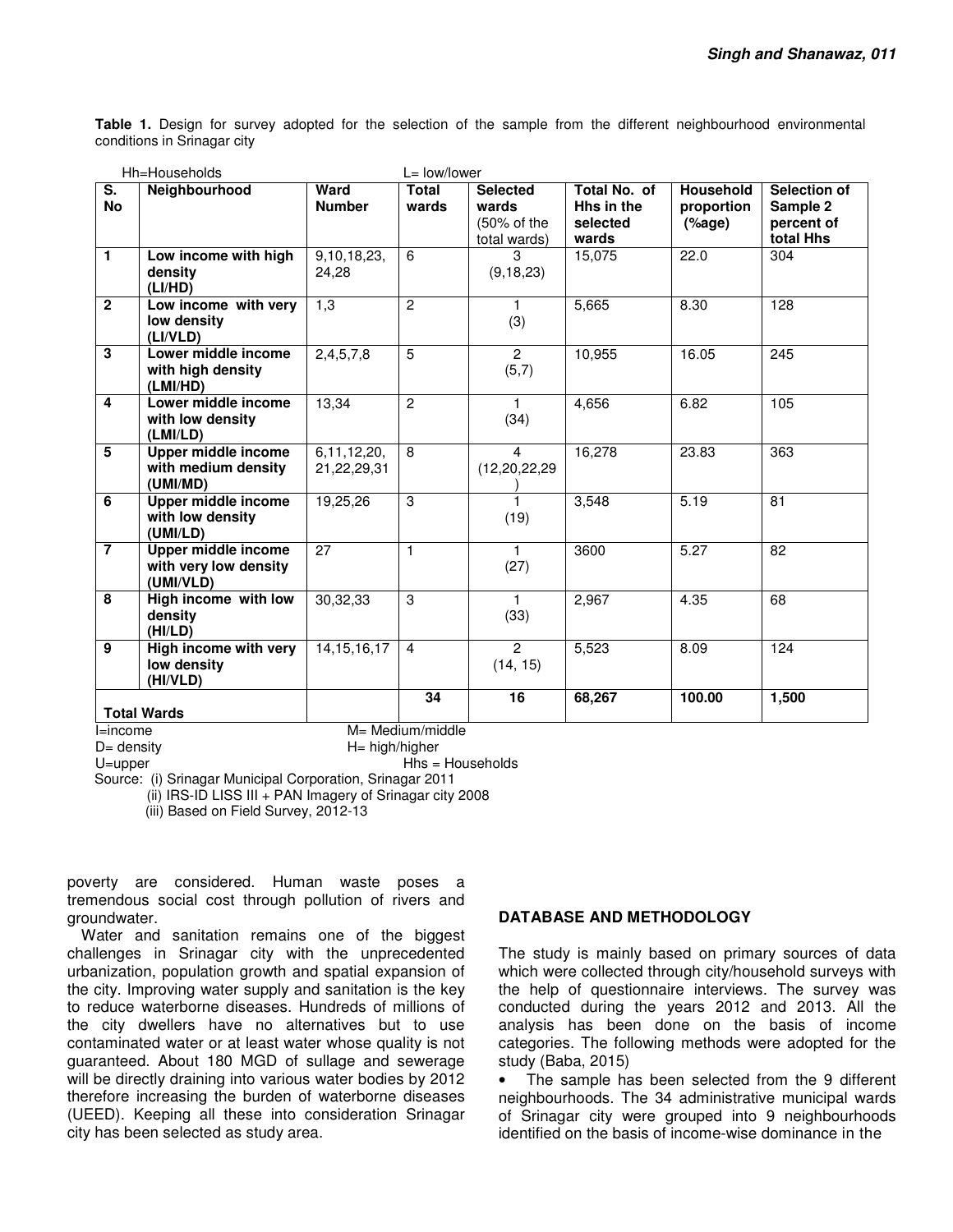

 **Figure 1.** Location map of Srinagar City, J & K

**Hh=Households** L= low/lower I=income M= Medium/middle D= density H= high/higher U=upper Source: (i) Srinagar Municipal Corporation, Srinagar 2011 (ii) IRS-ID LISS III + PAN Imagery of Srinagar city 2008 (iii) Based on Field Survey, 2012-13

wards (low income (< Rs 5000 per month), lower middle (Rs 5,001 – 15,000), upper middle (Rs 15,001- 25,000) and high income (>25,000); population density (very low(<2,000 persons/sq km), low(2,001-5,000), medium (5,001 – 10,000) and high(> 10,000); household density (very low(<500 households/sq. km), low (501-1,000), medium(1,001-1,500), and high(>1,500) and physiographic conditions (eastern and north-eastern lake and mountainous areas; central highly congested residential/commercial areas; west, south and south-western low lying plain areas of Jhelum and marshy wetlands, north and north- western agricultural field areas and south- eastern hilly and plateau areas). About 50 per cent of the wards from each neighbourhoods were randomly selected and from each of the selected wards,  $> 2$  per cent of the total households were selected for sampling and collecting information. The total sample size consisted of 1,500 households belonging to different income groups [239 (16 per cent) high income (> Rs 25,000 per month, 168 (11 per cent) upper middle ( Rs 15,001 to 25,000 p.m), 624 (42 per cent) lower middle (Rs 5,001 to 1,5000 p.m) and 469 (31 per cent) low income (< Rs 5,000 p.m). (Table 1)

• Information regarding the water supply and sanitation conditions were gathered from 1,500 households from the 9 different neighbourhoods with the help of questionnaire interviews.

• Risk factors associated with poor water and sanitation were identified; data regarding the occurrence of specific waterborne diseases were collected from the sampled respondents and later confirmed from various government/private hospitals and clinics.

Karl Pearson's Correlation Coefficient (r) method was applied to calculate the existing relationship between the housing conditions and the frequently occurring air borne diseases.

$$
r = \frac{\sum xy - \frac{\sum x \sum y}{N}}{\sqrt{\sum x^2 - \frac{(\sum x)^2}{N}} \sqrt{\sum y^2 - \frac{(\sum y)^2}{N}}}
$$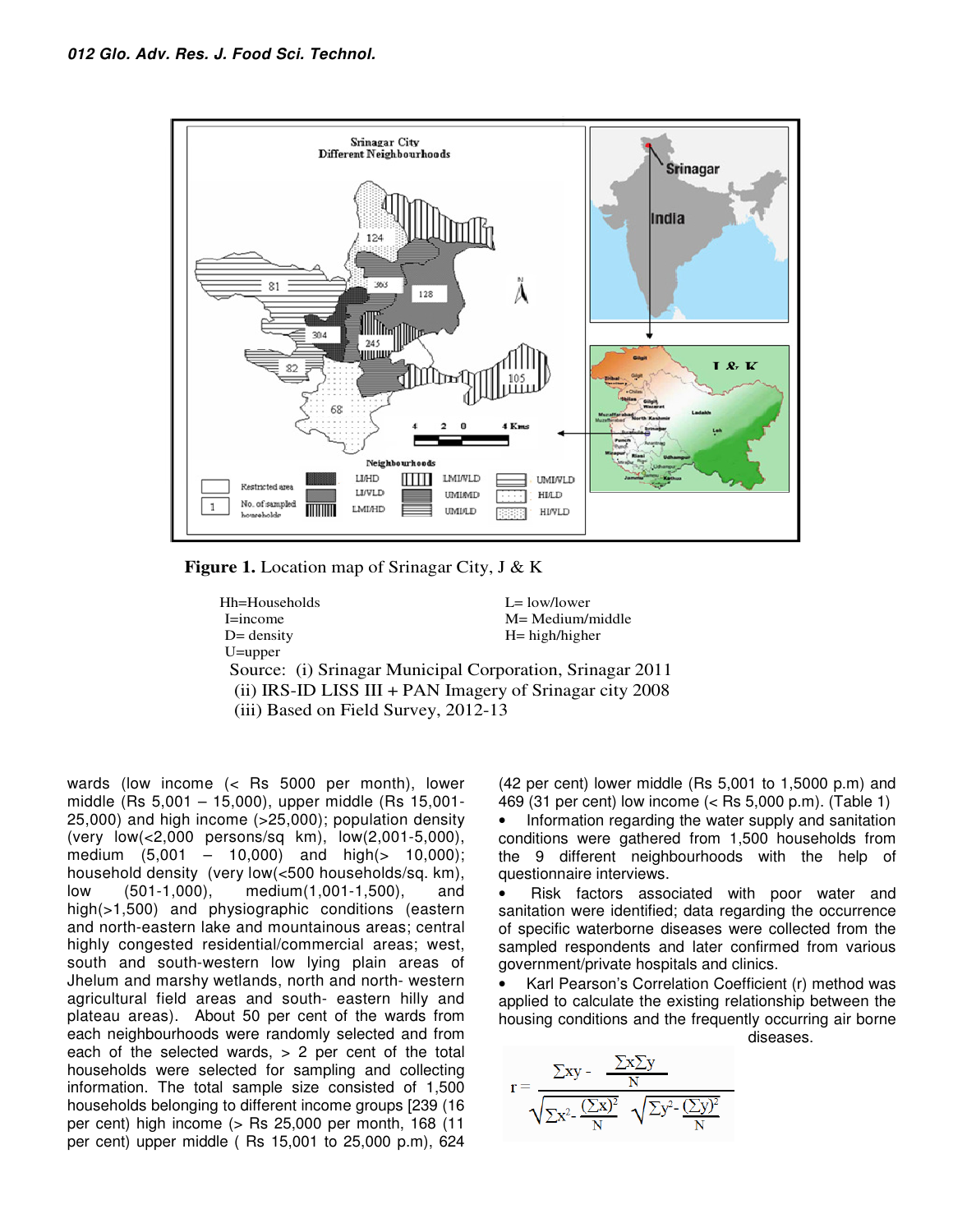|                      | No. of sampled                           |                                            | Age in years        |                   |       | <b>Marital</b><br>status | <b>Family Type</b>             |                                               | No. of family members |       |                             |       |
|----------------------|------------------------------------------|--------------------------------------------|---------------------|-------------------|-------|--------------------------|--------------------------------|-----------------------------------------------|-----------------------|-------|-----------------------------|-------|
| <b>Income Groups</b> | households                               | <b>Muslims</b>                             | 15-24               | 25-34             | 35-44 | >45                      | Married                        | <b>Nuclear</b>                                | Joint                 | < 5   | $5 - 10$                    | >10   |
| High                 | 239                                      | 86.2                                       | 22.18               | 19.67             | 22.59 | 35.6                     | 65.69                          | 45.54                                         | 51.46                 | 20.5  | 66.95                       | 12.55 |
| <b>Upper middle</b>  | 168                                      | 95.83                                      | 14.88               | 27.98             | 23.21 | 33.9                     | 67.86                          | 57.14                                         | 42.86                 | 33.93 | 58.33                       | 7.74  |
| Lower middle         | 624                                      | 99.2                                       | 15.38               | 27.4              | 28.21 | 29                       | 70.19                          | 60.09                                         | 39.91                 | 29.81 | 65.7                        | 4.49  |
| Low                  | 469                                      | 100                                        | 8.74                | 26.44             | 31.98 | 32.8                     | 75.05                          | 78.46                                         | 21.54                 | 39.23 | 58.64                       | 2.13  |
| <b>Total</b>         | 1,500                                    | 97                                         | 14.33               | 25.9              | 27.9  | 31.8                     | 70.74                          | 63.33                                         | 36.33                 | 31.73 | 62.87                       | 5.4   |
|                      | (ii) Educational and occupational status |                                            |                     |                   |       |                          |                                |                                               |                       |       |                             |       |
| <b>Income</b>        | No. of sampled                           | <b>Educational status</b>                  | Levels of education |                   |       |                          |                                |                                               |                       |       | Occupational<br>status      |       |
| <b>Groups</b>        | <b>Households</b>                        | Е                                          | UE                  | P                 | м     | <b>HS</b>                | $\overline{M}$                 | Gr                                            | PG                    | Pr    | Em.                         | Uem.  |
| High                 | 239                                      | 89.96                                      | 10.04               |                   | 1.39  | 26.5                     | 15.82                          | 34.88                                         | 10.7                  | 10.7  | 47.7                        | 52.3  |
| Upper middle         | 168                                      | 78.57                                      | 21.43               | 1.51              | 13.6  | 27.3                     | 19.7                           | 21.97                                         | 12.12                 | 3.79  | 36.91                       | 63.09 |
| Lower middle         | 624                                      | 57.21                                      | 42.79               | 3.64              | 26.9  | 32.5                     | 18.21                          | 14.57                                         | 2.8                   | 1.4   | 39.91                       | 61.06 |
| Low                  | 469                                      | 37.53                                      | 62.47               | 9.09              | 42.6  | 27.8                     | 7.39                           | 13.07                                         |                       |       | 43.07                       | 56.93 |
| <b>Total</b>         | 1500                                     | 58.67                                      | 41.33               | 3.52              | 21.8  | 29.3                     | 15.68                          | 20.34                                         | 5.57                  | 3.75  | 41.4                        | 58.6  |
| (iii) Type of house  |                                          |                                            |                     |                   |       |                          |                                |                                               |                       |       |                             |       |
| <b>Income</b>        | No. of sampled                           | <b>House Type</b><br>If kutcha<br>If pucca |                     |                   |       |                          |                                |                                               |                       |       |                             |       |
| <b>Groups</b>        | <b>Households</b>                        | <b>Kutcha</b>                              | <b>Pucca</b>        | Semi-<br>pucca    | W/A   |                          | M/B                            | B/C/A                                         | CC/A                  |       |                             |       |
| High                 | 239                                      |                                            | 88.7                | 11.3              |       |                          |                                | 19.34                                         | 80.66                 |       |                             |       |
| Upper middle         | 168                                      | 1.19                                       | 67.86               | 30.95             |       |                          | 100                            | 50                                            | 50.00                 |       |                             |       |
| Lower middle         | 624                                      | $\overline{5.77}$                          | 52.72               | 41.51             | 63.89 |                          | 36.11                          | 57.75                                         | 42.25                 |       |                             |       |
| Low                  | 469                                      | 30.91                                      | 17.7                | 51.39             | 85.52 |                          | 14.48                          | 75.9<br>24.10                                 |                       |       |                             |       |
| <b>Total</b>         | 1500                                     | 12.2                                       | 49.2                | 38.6              | 80.33 |                          | 19.67                          | 47.56                                         | 52.44                 |       |                             |       |
| Professional         | E- Educated UE- Uneducated P- Primary    |                                            | M-Middle            |                   |       |                          |                                | HS- High School IM- Intermediate Gr- Graduate |                       |       | PG- Post Graduate           |       |
| Em. - Employed       | W/A- wooden /asbestos                    |                                            |                     | $M/B$ – mud brick |       |                          | B/C/A- Brick/cemented/asbestos |                                               |                       |       | $CC/A -$ Concrete/ asbestos |       |

**Table 2.** Income-wise socio-economic and housing characteristics (in per centages) of the sampled respondents of Srinagar city (2012-13).

Source: Based on field survey, 2012-13

Where,  $r =$  coefficient of correlation

 $x, y =$  the two given variables

n = number of observation

Student's 't' test technique has been chosen to identify the significant relationship between the variables at 1 % and 5% level of significance

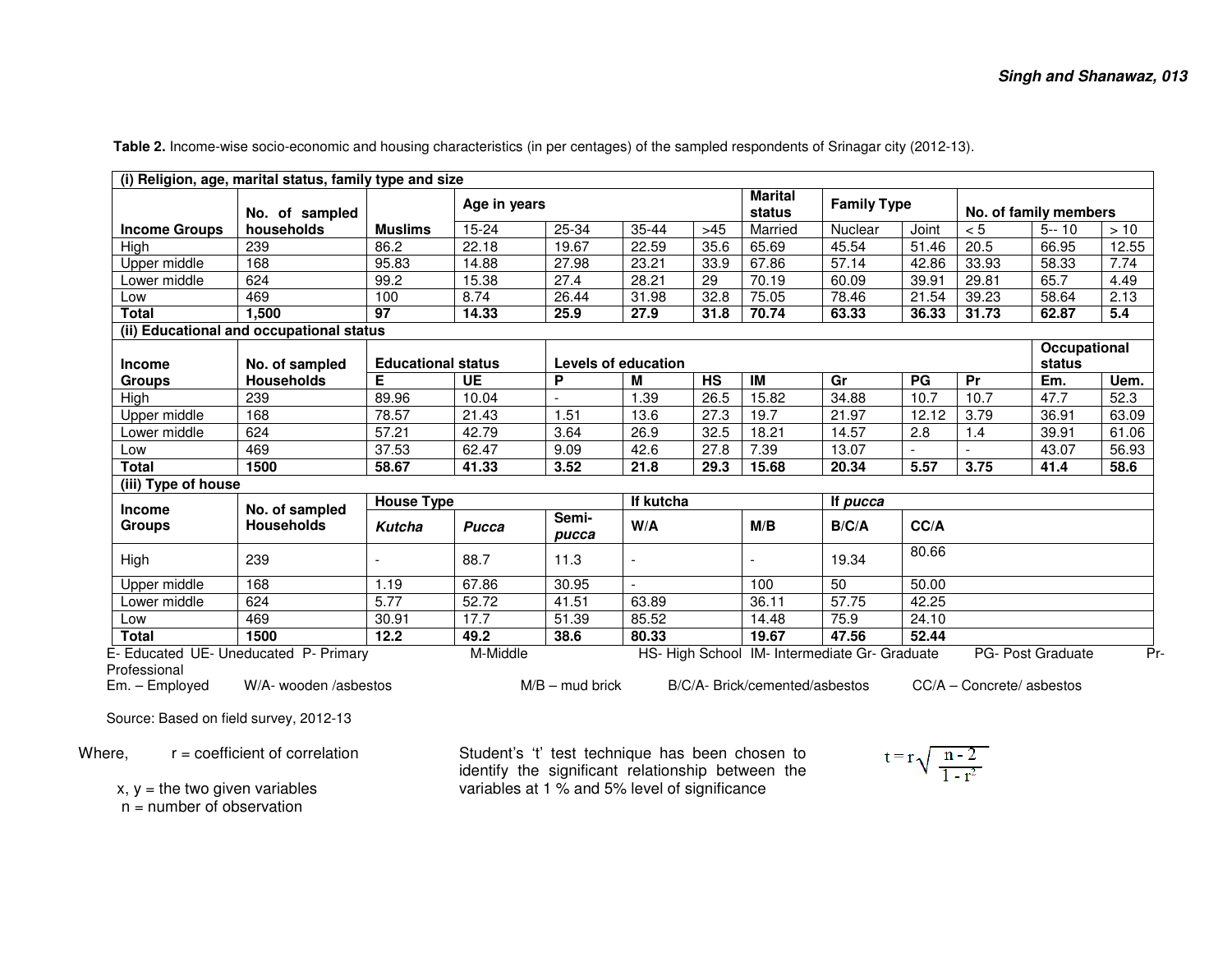**Table 3.** Income-wise distribution of sampled respondents (in per centages) in Srinagar city (2012-13) according to identified poor water and sanitation related risk factors

| Income Groups | No.<br>ot<br>sampled<br>households | Inadeguate<br>water supply | Water<br>quality<br>problem | Indoor water<br>storage<br>in<br>open<br>containers | Toilet<br>sharing<br>persons<br>per toilet) | Excreta<br>in<br>disposal<br>open<br>drains/water<br>bodies | Inadequate<br>waste disposal/<br>accumulation | Inadequate<br>drainage | Total<br>average<br>ot<br>risk<br>factors | of<br>Exposure<br>households to<br>number of risk<br>factors |
|---------------|------------------------------------|----------------------------|-----------------------------|-----------------------------------------------------|---------------------------------------------|-------------------------------------------------------------|-----------------------------------------------|------------------------|-------------------------------------------|--------------------------------------------------------------|
| High          | 239                                | 46.86                      | 38.91                       | $- -$                                               | 31.02                                       | 16.74                                                       | 18.39                                         | 50.26                  | 28.88                                     |                                                              |
| Upper middle  | 168                                | 56.55                      | 36.91                       | .38                                                 | 58.33                                       | 40.61                                                       | 43.57                                         | 53.82                  | 41.60                                     |                                                              |
| Lower middle  | 624                                | 62.98                      | 45.19                       | 19.74                                               | 65.70                                       | 43.87                                                       | 51.83                                         | 86.61                  | 53.70                                     |                                                              |
| Low           | 469                                | 65.25                      | 47.12                       | 38.34                                               | 58.64                                       | 49.47                                                       | 65.45                                         | 92.98                  | 59.61                                     |                                                              |
| Total         | . 500                              | 57.91                      | 42.03                       | 14.87                                               | 53.42                                       | 37.67                                                       | 44.81                                         | 70.92                  | 45.95                                     |                                                              |

Source: Based on field survey, 2012-13

**Table 4.** Income-wise distribution of sampled the respondents (in per centages) in Srinagar city (2012-13) according to most frequently occurring waterborne diseases.

|                      | No.<br>οt             | Frequently occurring waterborne diseases |                |                              |                        |                |          |         |  |
|----------------------|-----------------------|------------------------------------------|----------------|------------------------------|------------------------|----------------|----------|---------|--|
| <b>Income Groups</b> | sampled<br>households | Diarrheoal diseases                      | <b>Typhoid</b> | <b>Helminthic infections</b> | <b>Skin infections</b> | Eve infections | Jaundice | Average |  |
| High                 | 239                   | 55.77                                    | 17.84          | 10.88                        | 11.20                  | 10.38          | 13.92    | 20.00   |  |
| Upper middle         | 168                   | 78.93                                    | 35.26          | 28.06                        | 19.12                  | 14.34          | 10.74    | 31.08   |  |
| Lower middle         | 624                   | 86.72                                    | 47.15          | 23.89                        | 26.56                  | 23.41          | 12.67    | 36.73   |  |
| Low                  | 469                   | 89.68                                    | 61.89          | 32.89                        | 34.78                  | 30.17          | 14.74    | 44.03   |  |
| <b>Total Average</b> | 1,500                 | 77.78                                    | 40.54          | 23.93                        | 22.92                  | 19.58          | 13.02    | 32.96   |  |

Source: Based on field survey, 2012-13

Where,  $t =$  calculated value of 't' in the test of significance

n = number of observations

r = computed value of coefficient correlation

#### **RESULTS AND DISCUSSIONS**

Srinagar (33º53'49'' and 34º17'14'' N latitudes and 74º36'16'' and 75º01'26'' E longitudes), the city of lakes is the summer capital of Jammu and Kashmir, spreads over in the heart of the oval shaped Valley of Kashmir at an average elevation of about 1,585 metres above mean sea level was selected as the study area (fig. 1). Srinagar is often known as the 'Venice of East' because of its picturesque features, lakes and waterways which have bestowed unparallel scenic beauty. It is

famous throughout the world for its tourist attraction. The city receives high influx of tourists both from India and abroad. Being the capital city and largest urban settlement, it has become the hub of major administrative, political, economic, commercial and other activities. The city has received rapid growth of urban population which has increased 9 times and its size has increased 20 times during 1901 and 2011. It constitutes 53 per cent of the urban population of the Valley and 27 per cent of the state. In this paper an attempt has been made to investigate the health implications of poor water and sanitation conditions in Srinagar city – various types of risk factors associated with poor water and sanitation were identified and then their implications on the health of residents has been assessed.

# **Socio-economic conditions of the sampled households of Srinagar City**

A wide variation was observed in the socioeconomic conditions of the sampled respondents belonging to different income groups have been presented in Table 2 (i) and (ii). A perusal of this table shows that mostly the respondents were muslims, married, belonging to higher age group, educated (up to high school, inter and graduate level), employed (in business, government and miscellaneous jobs), had large families (5 to 10 members) living in the same house. There were only few migrants and rest were permanent residents living in the same and neigbourhoods for more than 30 years. A wide variation in the housing conditions of the sampled respondents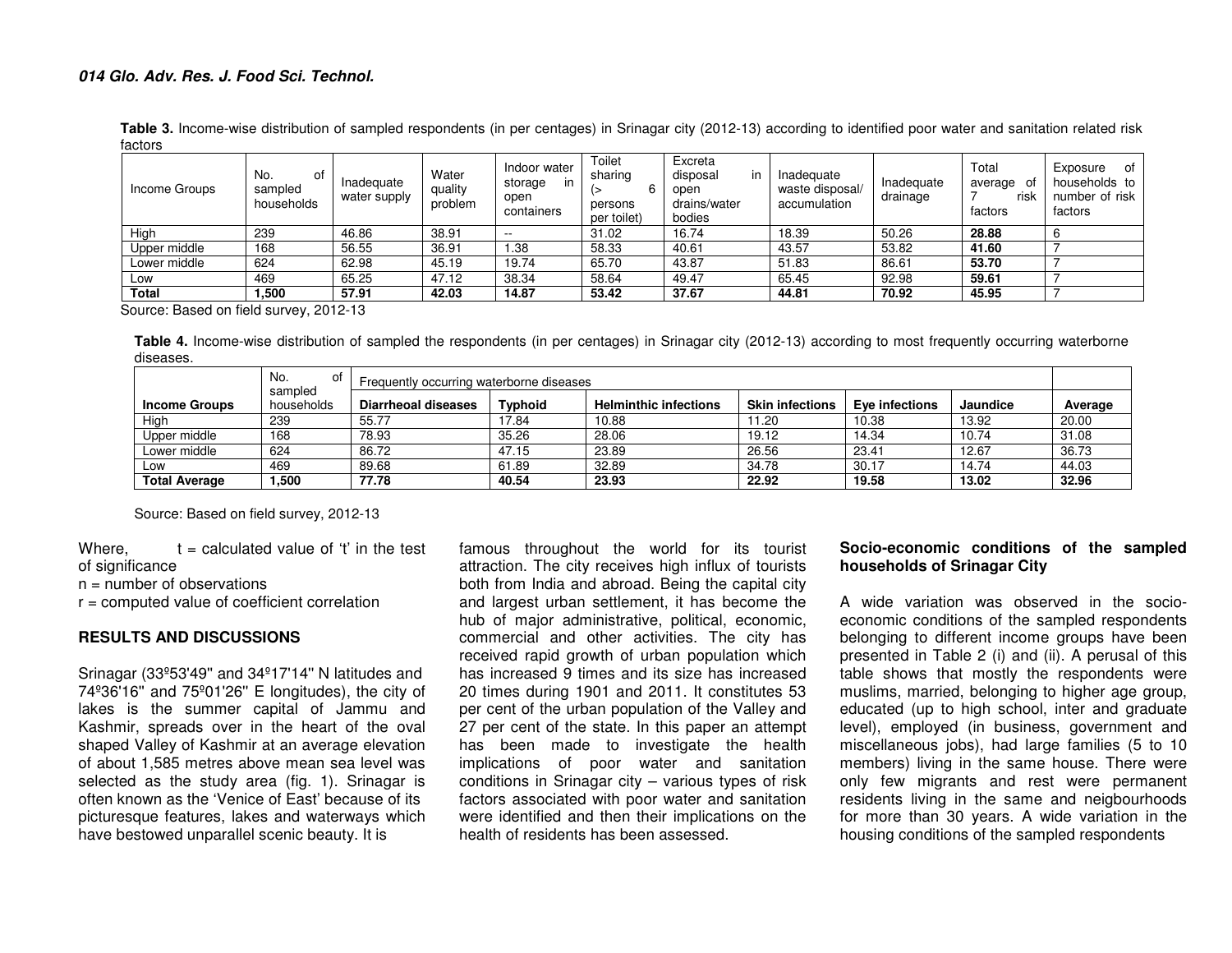| Associated<br>diseases                                       | Poor water and sanitation related risk factors |      |                |         |                |                |      |         |  |  |
|--------------------------------------------------------------|------------------------------------------------|------|----------------|---------|----------------|----------------|------|---------|--|--|
|                                                              | X <sub>1</sub>                                 | X2   | X <sub>3</sub> | X4      | X <sub>5</sub> | X <sub>6</sub> | X7   | X8      |  |  |
| Y <sub>1</sub>                                               | $.987*$                                        | .673 | .763           | .950*   | .993**         | .975*          | .827 | .993**  |  |  |
| Y <sub>2</sub>                                               | $.973*$                                        | .831 | .933           | .800    | .933           | .988*          | .922 | $.970*$ |  |  |
| Y3                                                           | .875                                           | .469 | .681           | .800    | .956*          | .935           | .635 | .895    |  |  |
| Y4                                                           | .963*                                          | .863 | $.954*$        | .800    | .908           | $.976*$        | .939 | .956*   |  |  |
| Y5                                                           | .934                                           | .938 | .900           | .853    | .844           | .934           | .937 | .920    |  |  |
| Y6                                                           | .093                                           | .646 | .594           | $-.300$ | $-.098$        | .117           | .460 | .055    |  |  |
| *. Correlation is significant at the 0.05 level (2-tailed).  |                                                |      |                |         |                |                |      |         |  |  |
| **. Correlation is significant at the 0.01 level (2-tailed). |                                                |      |                |         |                |                |      |         |  |  |

**Table 5.** Karl Pearsons Correlation coefficient between dependent variables (associated diseases) and independent variables (water supply and sanitation related risk factors)

X1= inadequate water supply  $X2$ = water quality problem  $X2$ = typhoid  $Y2$  = typhoid  $X2$ =water quality problem<br> $X3$  =water storage in open containers<br> $X3$  = helminthic infections  $X3$  =water storage in open containers  $X4$  = helminthic infections  $X4$  = toilet sharing (> 6 persons per toilet)  $Y4$  = skin infections  $X4 =$  toilet sharing ( $> 6$  persons per toilet)  $X5$  = excreta disposal in open drains/water bodies/fields  $Y5$  = eye infections X6 = inadequate waste disposal/accumulation Y6 = jaundice X7= inadequate drainage X8= water logging Source: Based on field survey, 2012-13

#### **Risk factors Associated diseases Associated diseases**

belonging to different income groups presented in table 2 (iii) was observed. Nearly half of the respondents were living in dilapidated housing conditions, 39 per cent in semi-pucca houses and 12 per cent in kutcha houses. Nearly 81 per cent of the kutcha houses were made of wood and asbestos/I.G sheets. Although few had many rooms but households occupied only 1 or 2 rooms. Mostly they were using a combination of fuels – modern and traditional and one fourth cooked in a multipurpose room or in open space outside their home. Household surveys have revealed a positive relationship between the socio-economic conditions of the respondents/households and choice of house in which they lived.

## **Identified water and sanitation related risk factors**

Risk factors associated to water and sanitation are unwanted consequences which are related to some activity and plays catalyzing role by its probability. An assessment of linkages between water and sanitation related factors and associated diseases has been summarized in this part. Regular supply of good quality of water in sufficient amount and provision of adequate sanitation and waste collection and disposal all strongly contribute to the overall health. Men's health is affected by the ingestion and use of contaminated water, lack of

sanitation, lack of drainage and accumulation of waste. The use of contaminated water for drinking and cooking purposes has led to the occurrence of diarrhoeal diseases, typhoid, jaundice, cholera, worms etc. Insufficient amount of water for bathing, use in toilet and washing clothes has probably contributed to the occurrence of skin and eye infections.

Water and sanitation services are the basic necessities of a community and they play an important role in improving health and quality of life. Supply of adequate quantity and quality of water is a pre-requisite for facilitating domestic and other miscellaneous services and better hygienic practices. Household conditions was not same in the different income groups. On the basis of household surveys the risk factors associated with water and sanitation condition which have direct or indirect health impacts have been identified **[Table 3],**

- 1. Inadequate water supply
- 2. Water quality problem
- 3. Indoor water storage in open containers
- 4. Toilet sharing
- 5. Excreta disposal in garbage/open drains/water bodies
- 6. Inadequate waste disposal/accumulation
- 7. Inadequate drainage

An adequate supply of easily accessible, potable water is central to households welfare and pre-requisite to good hygiene and sanitation. Many health problems are linked to water quality, availability, ease of access and provision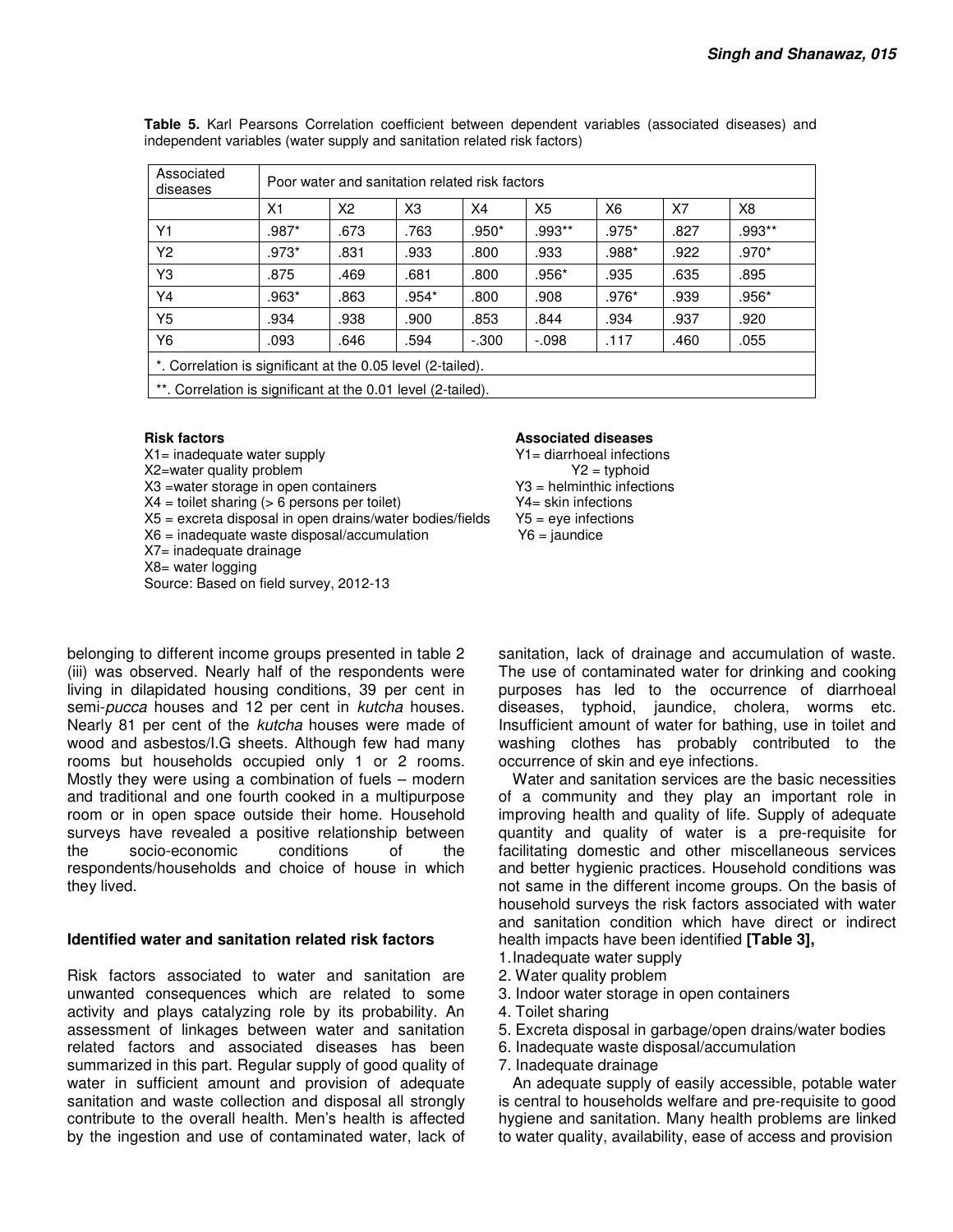

**Figure 2.** Relationship between water supply and sanitation related risk factors and occurrence of waterborne diseases in the sampled households of Srinagar city (2012-13)

Y5 Eye infections Y6 Jaundice

for disposal. Many city dwellers have no alternative but to use contaminated water or at least water whose quality is not guaranteed. Of the total sample, nearly 60 per cent reported of irregular supply it means inadequate supplies for use in domestic work, washing and personal hygiene. Eye and skin infections are very difficult to control without sufficient supplies of water. Half of the sampled households reported of water quality problems. So, most of the households were using contaminated water. Evidences from bacteriological quality of water suggests that water quality from piped system is generally good, but it is often contaminated due to poor storage in open containers. Of the total sampled households, 80 per cent were storing water indoors of which, 20 per cent were storing in open containers. Irregular washing of storage containers results in contamination of house water. The only neighbourhood where a majority of the respondents boiled or filtered their water were the high class residential areas. Thus, inadequate, irregular, poor quality of water and its storage in open containers has been taken as risk factor Sanitation facility is closely linked to potable water supply and is also an important facet of indoor environment, with important health implications. There is high incidence of toilet sharing, nearly 87 per cent of households had only 1 toilet, in nearly 53 per cent of the households 1 toilet was shared by > 6 persons. Nearly 45 per cent households reported of excreta disposal either with garbage or in open drains

or in water bodies. Shared toilets are potential sites for exposure to pathogens and faecal disposal poses health risk not only to the disposing households but also for neighbourhs. Sullage consists of effluents from kitchen, bathrooms, flush toilets, etc. is mainly discharged in open drains. Open drains were the principal means of sullage disposal among 31 per cent of households surveyed and this is a health risk. Removing and safely disposing of excreta and waste water is also a critical environmental health need. Thus, toilet sharing, excreta disposal with garbage/in waste water and in drains, has been taken as risk factors.

#### **Disease occurrence associated with water and sanitation related risk factors**

The past as well as recent studies have revealed association between poor water supply and sanitary conditions with health. Inadequate water supply and saniation conditions results in imminent health problems (Bateman et al. 1998). In Sa Paulo, reduction in infant mortality rate between 1973 to 1986 has been linked to improved water supply and sanitation (Monteirs and Benicio). Azurin and Alvero (1975) noted that provision of safe drinking water reduced the incidence of cholera by 73 % in Bacolod city, Philippines. Pickerings (1985) in his retrospective study of child mortality under 3 years in